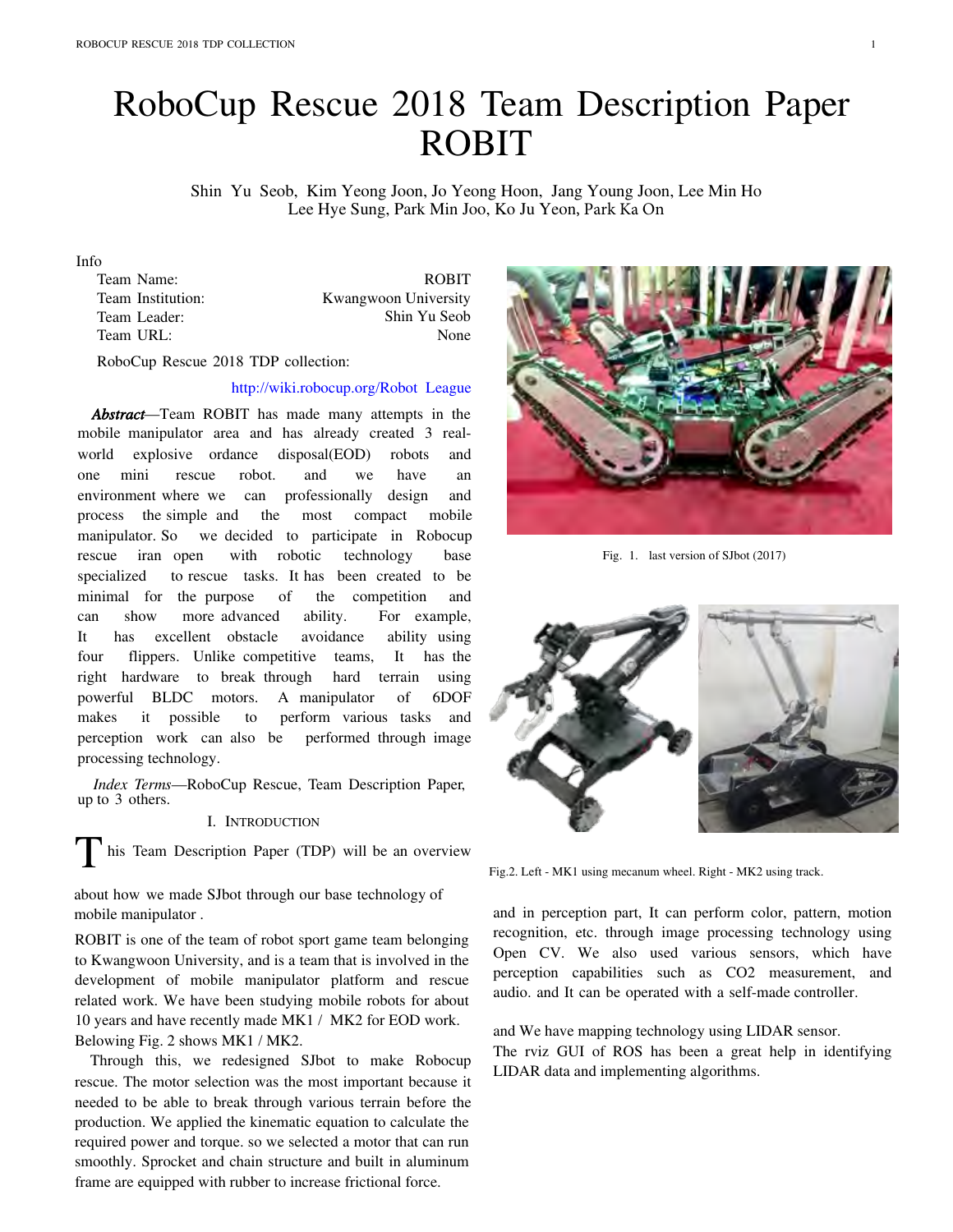# **II. SYSTEM DESCRIPTION**

In this part, we briefly describe our skills in communication and GUI as well as hardware and software. We have been able to build better hardware than other teams through years of know-how. Of course, control technology and software are supported.

## A. Hardware

SJbot is designed with a width 60cm, a length 65cm except the flippers, and a length 110cm after flipping the flippers straightly. Weighing about 55kg.f, we focused on weight saving and selected motor. Most of them, except for the arm, were made of aluminum. The 3D printer was used in areas where intensity was not really needed.

## 1. Dynamics Equation of SJbot

We solved the kinematic equations by setting the target speed and capability ahead of hardware design. This was a great help in choosing a motor and we were able to set the weight of the SJbot. First, let's examine the target specification.

Speed: 0.6~0.8m/s at flat. it is based on Wheel radius: 13cm and no load rpm : 100rpm.

Weight:  $50-55$ kgf (including arm)

Capability: 45 degrees slope  $\&$  stairs driving at 0.3m/s



Fig. 3. Simulation in slope of 45 degrees

First of all, using the Newton's second law, we can establish the following equation.

 $F = m * g * sin \theta = 50 * 9.81 * sin45^{\circ} = 346.78 N$ (force that not to be slipped)

and then, It is possible to set up an equation related to torque.

$$
\tau = Fr = 346.78 * 0.13 m(Wheel Radius) = 45 N \cdot m
$$

and multiplies safety factor by considering various external factors. Because there are two motors, It must be calculated the torque that each must load.

 $45 N \cdot m * Factor$  of Safety 1.5 = 67.5 N  $\cdot m / 2$  = 33.75 N  $\cdot m$  per single motor

Finally, Acceleration section should be considered.

Acceleration section ) ma =  $F - Wsin\theta$  $ma = \tau/r - W \sin\theta$  $\tau = r^*m^*a + W \sin\theta^*r$ 

(W = Weight =  $m * g * sin\theta$ )

In acceleration section :  $1\text{-}2N \cdot m$  is needed more

## 2. Mechanical Specification

This is the part that show SJbot's important mechanical specification.

- 1) Main track Motors: Maytech 6374 BLDC motors for electric board Power: 3KW Speed: 200KV Shaft: 8 PI Weight: 850g
- 2) Motors for 4 flippers : IG-42GM 01 TYPE DC motor Power: 40W Speed: 400rpm Shaft: 8PI Weight: 400g
- 3) 6 DOF Arm : Alien Drive smart actuator (30W)
- 4) Frame : Aluminum
- 5) Harmornic gear Harmonic gear no.20 (gear ratio 50: 1) for each main track motor Harmonic gear no.17 (gear ratio 50: 1) for each flipper.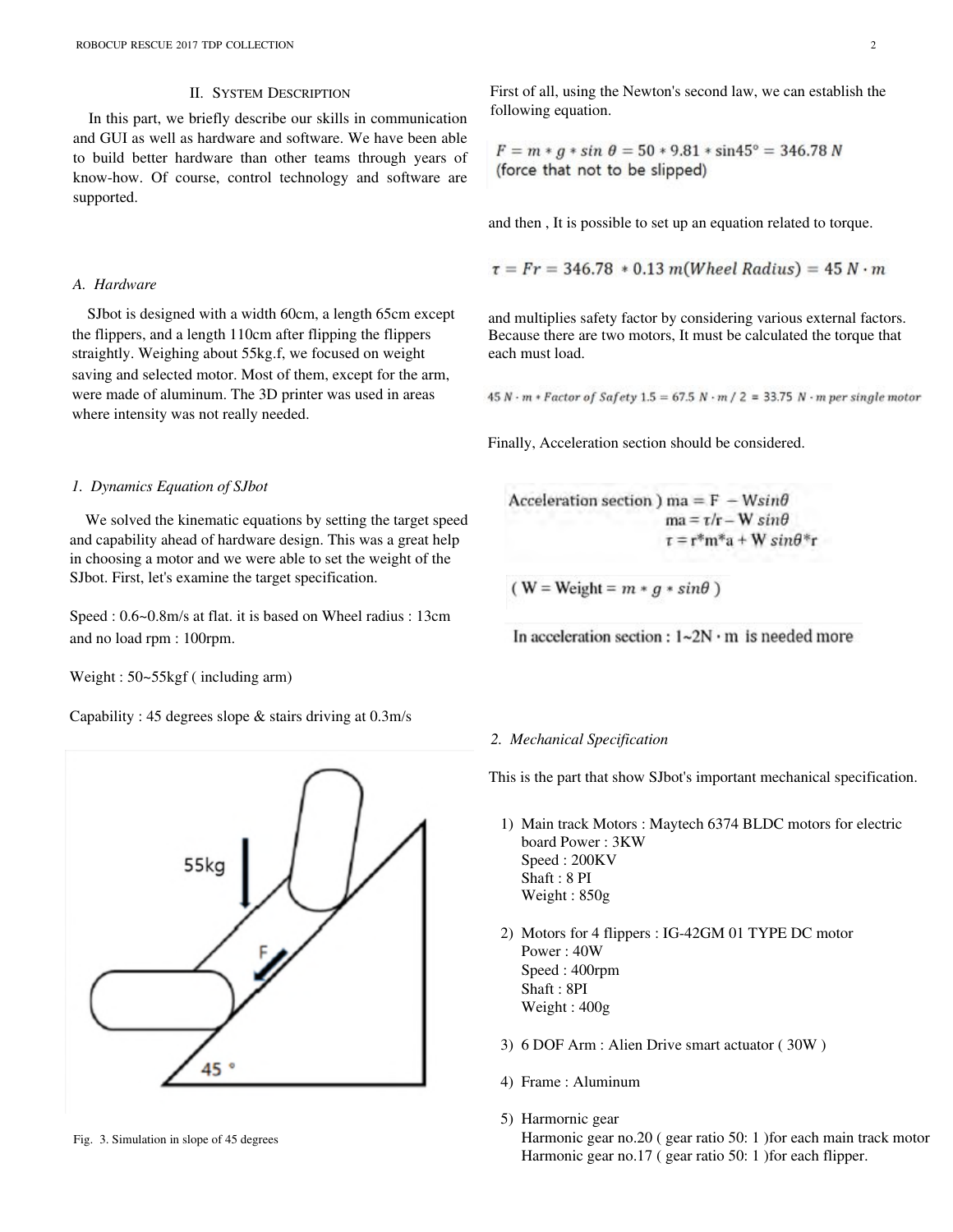

Fig. 4. Left - 6374 / Right : IG-42GM



Fig. 6. Main Controller Module



Fig. 5. Harmonic gear

## 3. Electrical Specification

This is the part that shows our important Electrical specification For the MCU and motor controller for flipper motors, we used our self-production module.

- 1) Computing Unit : GYGABYTE i7 3.2GHZ
- 2) MCU: MC56F8257VLH by Freescale
- 3) Joystick : self-production module using MC56F8257VLH
- 4) Motor Controller : VESC / self-production driver.



Fig. 7. Joystick



Fig. 8. Left - Benjamin Vedder's VESC, Rigth - DC motor Driver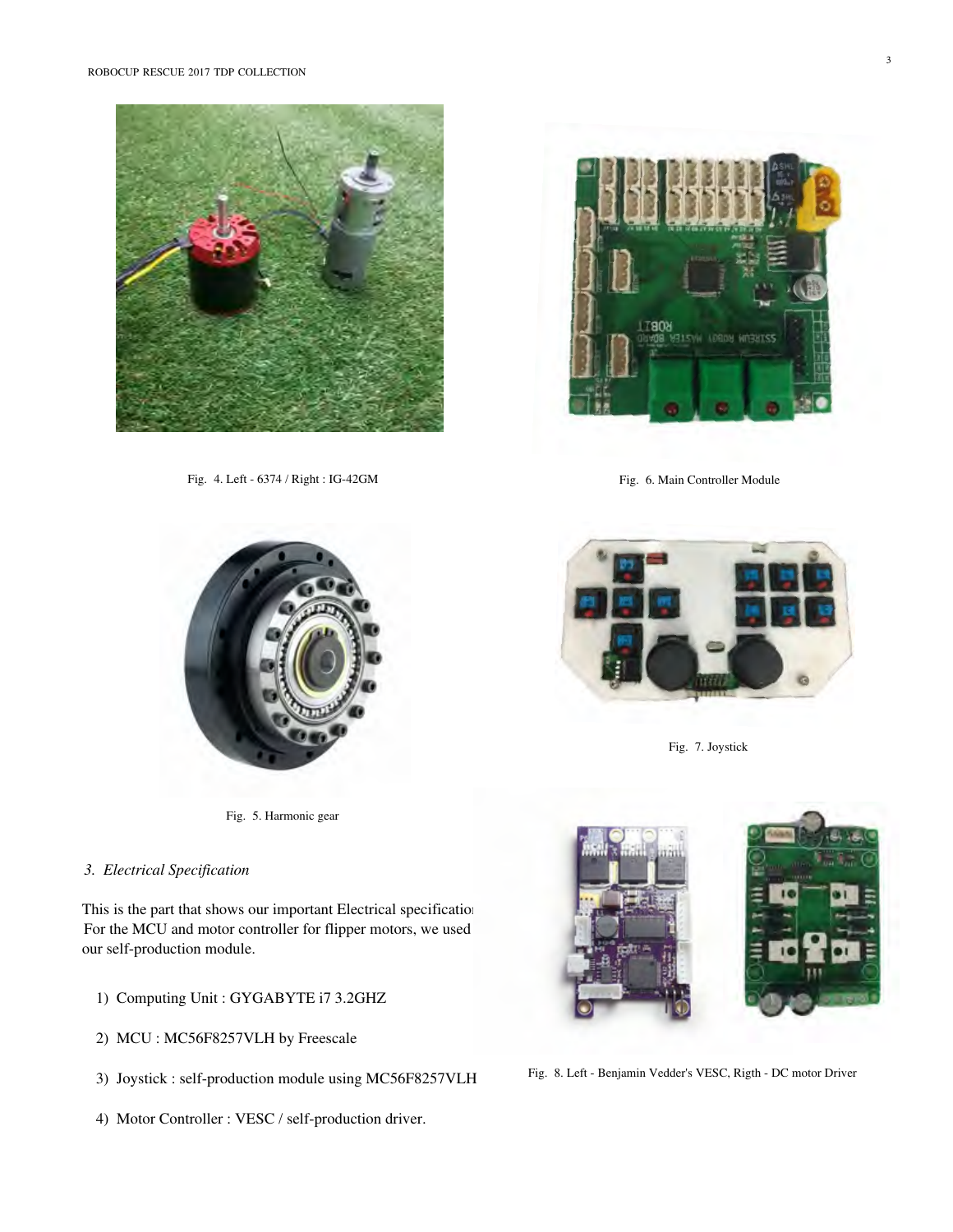# 4. Locomotion

The SJ bot is designed with two main drive tracks and four flippers. First, the main drive consists of two motors, right and left. For ease of motor placement, the belt is used to transmit power from the motor to the pulley, and the transmitted shaft of the pulley drives the harmonic gear. The flippers was designed to break through the stairs and tough terrain. 4 motors are connected to each flipper, allowing independent movement and delivering sufficient power. 4 motors were equipped with a 50:1 gear ratio harmonic gear.

In the rescue tasks, the part where the wheels touch the ground is also very important. SJbot is used a track structure to climb the hard terrain and stairs. The power transmission system of the track structure is divided into a pully-belt structure and a sprocket - chain structure. We chose a chain because of a low probability of breakaway, and we designed the track by using an attachment chain & our self-made sprocket and fixing the rubber on it like  $Fig.11$ 





#### 5. Manipulation / Directed Perception

The arm of the SJ bot can extend up to 1.5m including the mobile base height, it is designed with 6DOF for more freedom of movement except the gripper. We used 30W smart actuators 'AD30' and 18W 'AD18' for each joint from the AlienRobot. The main point is that carbon pipes were designed as mainframe to reduce weight and strength.



Fig. 11. AD30 Smart actuator

# 6. Sensors & Cameras

We used the CO2 sensor SH-300-DS for the end effector. This allows the ppm value to be sent to the operator. And a microphone inform the operator of the emergency situation. We used 2.4GHz RF communication for the clear listening and speaking. The camera is consist of one camera for image processing tasks and four cameras for operator's control. It is possible to control the arm more delicately while checking the front and back sight.



Fig. 9. Inventor 3D drawing 1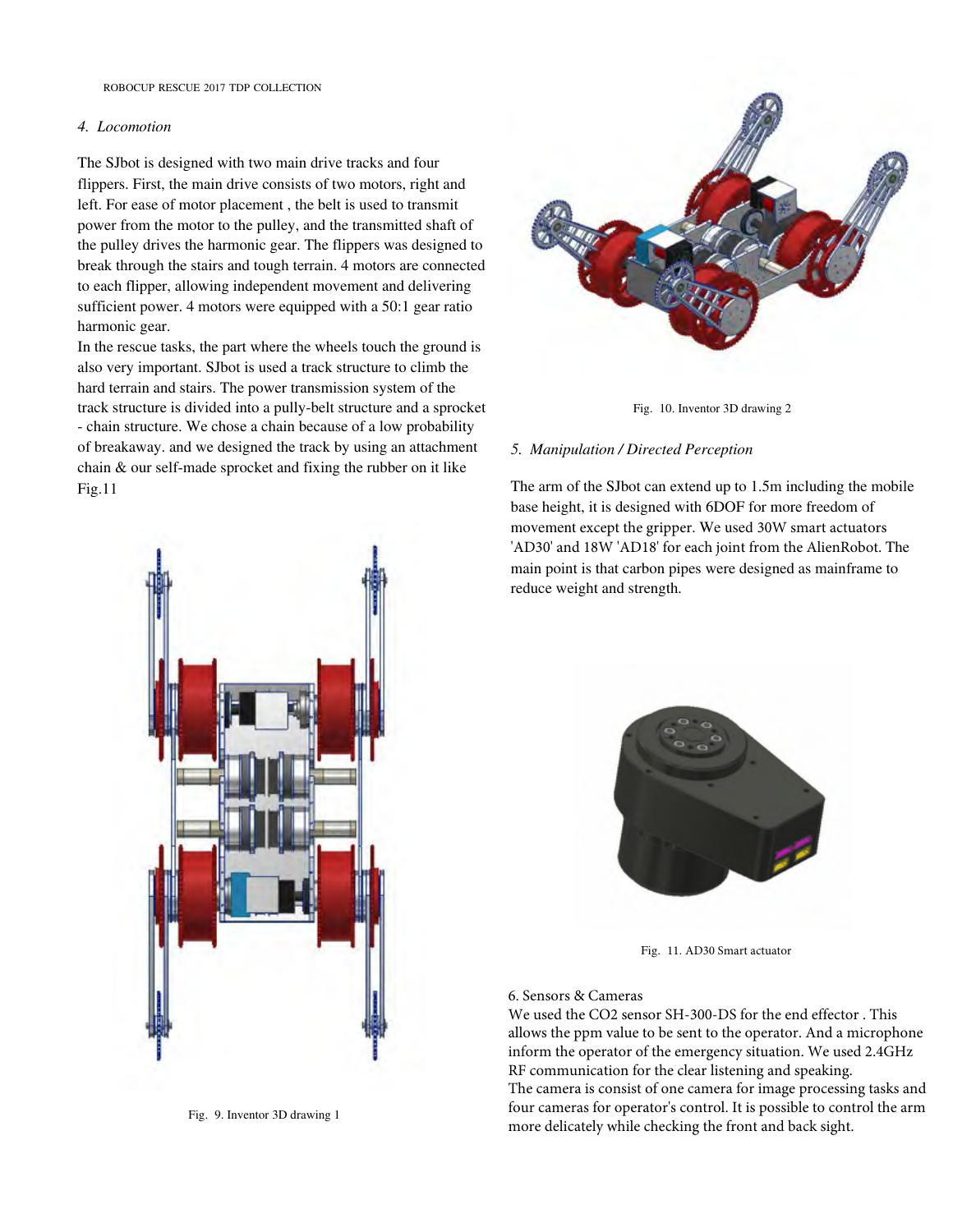## **B.** Software

# 1. Victim Detection

Victim detection is one of the most important task of Rescue. SJbot has a function to whether a victim is alive or dead by using CO2 sensor. In addition, image processing using Open CV enables motion, pattern, and color detection. This can be used to detect human movement or warning signs.

## 2. Main Tools

For the BLDC control, we used the tool provided by the Benjamin vedder. With this tool, basic setting of motor controller, PID control and setting of Hall sensor can be done.

| <b>BILDCTool</b>                                                                           |     |   |                        |                |      |                      | o                                                                                                                                                 |
|--------------------------------------------------------------------------------------------|-----|---|------------------------|----------------|------|----------------------|---------------------------------------------------------------------------------------------------------------------------------------------------|
| Mro Cortantor Au-Cortantos Federalism MMF/or CoverFor Sensa Fansas Rats-Folder Expenses    |     |   |                        |                |      |                      | Seat Excertist                                                                                                                                    |
| <b>Smoother</b><br><b>Mone</b>                                                             |     |   |                        |                |      |                      |                                                                                                                                                   |
| # Senidest 12 Secured 12 Autor                                                             |     |   |                        |                |      |                      | $\circ$<br>- Color                                                                                                                                |
| Smisker.                                                                                   |     |   | Smokes - Emmation Wale |                |      |                      |                                                                                                                                                   |
| <b>N</b><br><b>HETV</b>                                                                    | hш  | × | Cove Mid-              | <b>W</b> Megan | Dóaw |                      | <b>UP Consultor</b>                                                                                                                               |
| st jww.<br>PSC.                                                                            | 计算  | ż | <b>FRIDAY LINE</b>     | 36             |      |                      | Diciemo Roser                                                                                                                                     |
| Post about a St DPV                                                                        | òп. | ¥ | In List Mr ERTH        | 66             |      | X                    | <b>E</b> CONFet                                                                                                                                   |
| Har base cared at discharge                                                                | bm  | ¥ | <b>EDIT Coasket</b>    | 68             |      |                      |                                                                                                                                                   |
| į<br><b>Deach Password</b><br>but allows: Cores 2014 & Constitutious will be printed here. |     |   |                        |                |      |                      | Comp<br>100<br>$\overline{55}$<br>$E = 10$<br>1500<br>I Come<br>386<br>¥.<br>534<br><b>Base</b><br>$1 -$ Forder<br>it and<br><b>Ridge</b><br>2354 |
| MATRIM REL E<br>Anty Louise D.N. &                                                         |     |   |                        |                |      |                      | Tul Doke<br><b>The Co</b>                                                                                                                         |
| Real collapsion. Real tellud collapsion. With collacebox.                                  |     |   |                        |                |      | Lucillat. Since Oil. | Release Motor (ESC)                                                                                                                               |
|                                                                                            |     |   |                        |                |      |                      | Not consider                                                                                                                                      |

#### Fig. 12. BLDC tool

Basic firmware and software coded through Codewarrior and QT creator. In the mini pc, the operator side transmitter signal is sent to the motor controller via linux based QT creator. And most of the four camera for operating are transmitted through QT.

# 2. Arm control

Arm control recognizes its position through communication between arm joints and sends the data to the operator. And the joint position control using inverse kinematics makes the endeffector to reach the target position. This is the most important part of dexterity tasks.

#### C. Communication

Main communication system is wireless LAN based on IEEE 802.11a - 5GHz using ipTIME A2004R.

The operator gives commands to the robot's mini pc via LAN. The mini pc sends the data to the main MCU via RS485 communication, and the robot is driven by this data.

## D. Human-Robot Interface

The system between the operator and the robot is illustrated in Fig.13. and We have a variety of robots' visibility and have created a GUI environment that allows us to operate easily. The GUI can show the CO2 value and the speed of the robot.



Fig. 13. System Block Diagram



Fig. 14. Operator GUI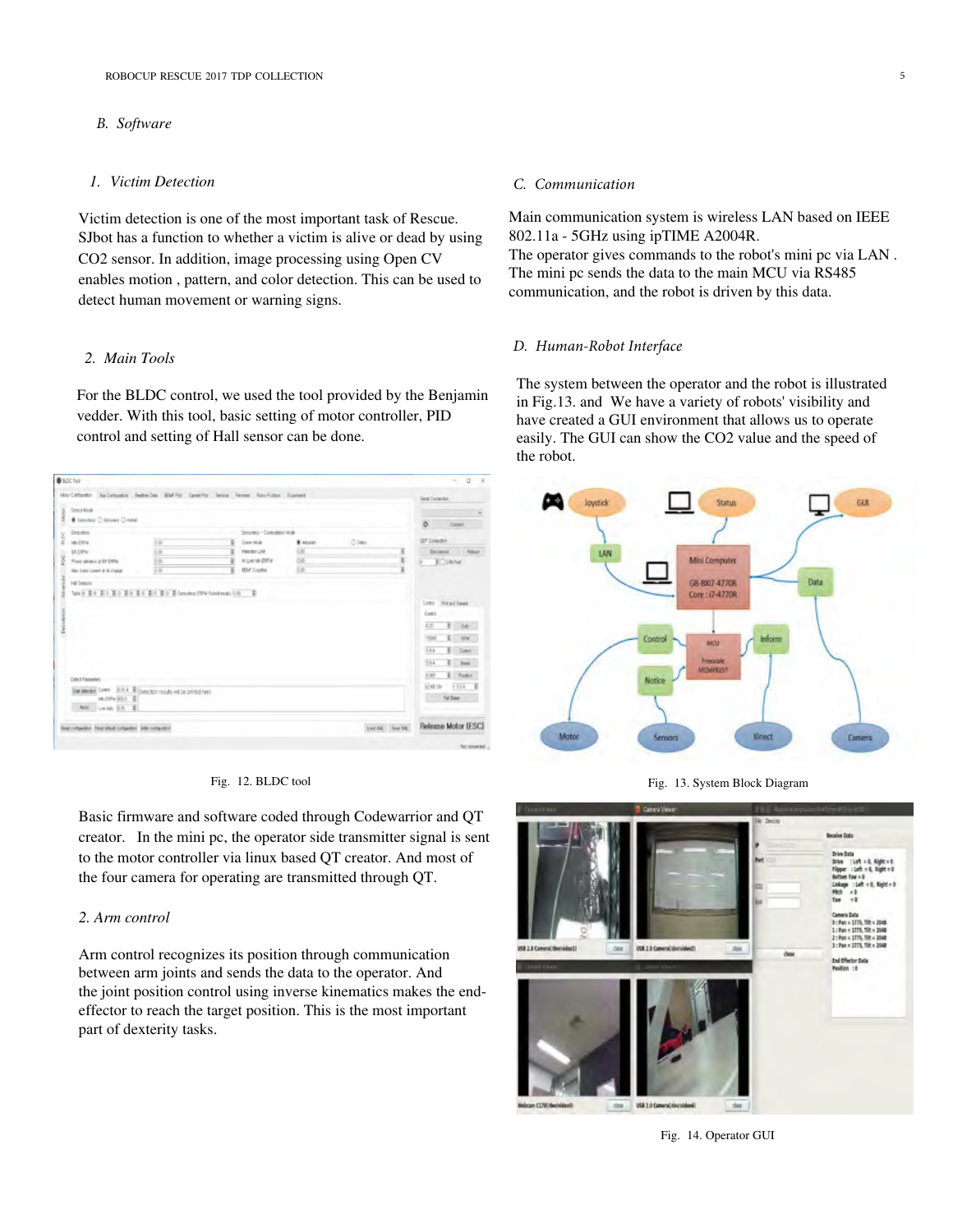## III. APPLICATION

#### *A. Set-up and Break-Down*

Our team has a minimal set-up environment for quick setup in a limited time.

First, the driver environment consists of a spare monitor that will receive images taken by the robot, a notebook that can show the status of the robot, and a controller.

Communication between the robot and the controller has been improved by adopting UDP communication over the LAN line.

In the break-down situation, after disconnecting the power supply and send the 'On' signal so start the power again. In setup-up and break-down process, each takes less than 3 minutes.

#### *B. Mission Strategy*

We think it's top priority to shorten the time in Readiness test and to get the best score of 10 points.

In addition, the strategy of the hardware part was designed as a robot optimized for rough terrain by adopting a chain type driving part that compensates the shortcomings of the existing MK1 / MK2.

The software part will utilize technologies such as acceleration / deceleration, position control, etc. so that the robot can move as desired by the operator.

### *C. Experiments*

We have the experience that includes basic environment for testing mobility and end-effector Future experiments. We conducted in the most similar environment to the actual Iran robocup rescue by participating in the 2017 korea robocup rescue open and 2017 Iran robocup rescue open.

After participating in Iran robocup rescue, we discussed lots of things with team members regarding difficulties and unexpected situations during the competition and we will make corrections and supplements until 2018 Iran robocup rescue.

#### *D. Application in the Field*

We think that the most important part of the field is mobility. The reason for this is that the robot can not function as a rescue robot if it can not get to where the victim is. So our team is making robots that are optimized for mobility. The first is light weight. The weight of the robot can be increased by the torque of the same motor, and the lifetime of the robot will be extended. The second is the grounding force. We will select the chain type driving unit and will produce the best grounding force among the same class robots.

#### IV. CONCLUSION

It will be a good opportunity to test our skills and develop a bit more as we are participating in ROBOCUP RESCUE for the second time. By the trial and error of last year, we will show some advanced technology as much as the second participant.

## APPENDIX A TEAM MEMBERS AND THEIR CONTRIBUTIONS

| $\bullet$ Cf gl Ws Qcm                   | J c_bcp*Arm bcqgel                      |
|------------------------------------------|-----------------------------------------|
| $\bullet$ HmWcm e F mm                   | K m $\rm{gc}$ $\rm{c}$ bcq el, Firmware |
| $\bullet$ H <sub>1</sub> l e Wms1 e Hool | Communication*Software                  |
| • Kim Yeong Jun                          | Mobile base design support              |
| • Lee Min Ho                             | Thermal camera development              |
| • Lee Hye Sung                           | Controller development                  |
| • Park Min Joo                           | Sensor development                      |
| • Ko Ju Yeon                             | Audio system development                |
| • Park Ka On                             | Mechanical support                      |
|                                          |                                         |

## APPENDIX B **LISTS**

## *A. Systems List*

TABLE I is MANIPULATION SYSTEM list about tele-operated robot-SJbot. It tells the overall specifications about hardware. TABLE II is about operator.

| TABLE I                    |  |
|----------------------------|--|
| <b>MANIPULATION SYSTEM</b> |  |

| Attribute                                    | Value                         |
|----------------------------------------------|-------------------------------|
| Name                                         | SJbot                         |
| Locomotion                                   | tracked with chain            |
| System Weight                                | $55$ kg                       |
| Weight including transportation case         | $65$ kg                       |
| Transportation size                          | $0.6 \times 0.6 \times 0.5$ m |
| Typical operation size                       | $0.5 \times 1.1 \times 0.7$ m |
| Unpack and assembly time                     | $150 \text{ min}$             |
| Startup time (off to full operation)         | $15$ min                      |
| Power consumption (idle/ typical/ max)       | 60 / 200 / 800 W              |
| Battery endurance (idle/ normal/ heavy load) | 180 / 120 / 90 min 0.9 /      |
| Maximum speed (flat/ outdoor/ rubble pile)   | $0.7 / - m/s$                 |
| Payload (typical, maximum)                   | $0.5/1$ kg                    |
| Arm: maximum operation height                | 150 cml                       |
| Arm: payload at full extend                  | 0.5kg                         |
| Support: set of bat. chargers total weight   | 4kg                           |
| Support: set of bat. chargers power          | 1,200W (100-240V AC)          |
| Support: Charge time batteries (80%/ 100%)   | 90 / 120 min                  |
| Support: Additional set of batteries weight  | 2kg                           |
| Any other interesting attribute              |                               |
| Cost                                         | 6000 USD                      |

TABLE II OPERATOR STATION

| Attribute                                    | Value                                 |
|----------------------------------------------|---------------------------------------|
| Name                                         | <b>SJbotOperator</b>                  |
| System Weight                                | 3kg                                   |
| Weight including transportation case         | 4kg                                   |
| Transportation size                          | $0.5 \times 0.6 \times 0.2 \text{ m}$ |
| Typical operation size                       | $0.6 \times 0.8 \times 0.4 \text{ m}$ |
| Unpack and assembly time                     | $3 \text{ min}$                       |
| Startup time (off to full operation)         | $3 \text{ min}$                       |
| Power consumption (idle/ typical/ max)       | - / - / - W                           |
| Battery endurance (idle/ normal/ heavy load) | $10/5/- h$                            |
| Any other interesting attribute              |                                       |
| Cost                                         |                                       |